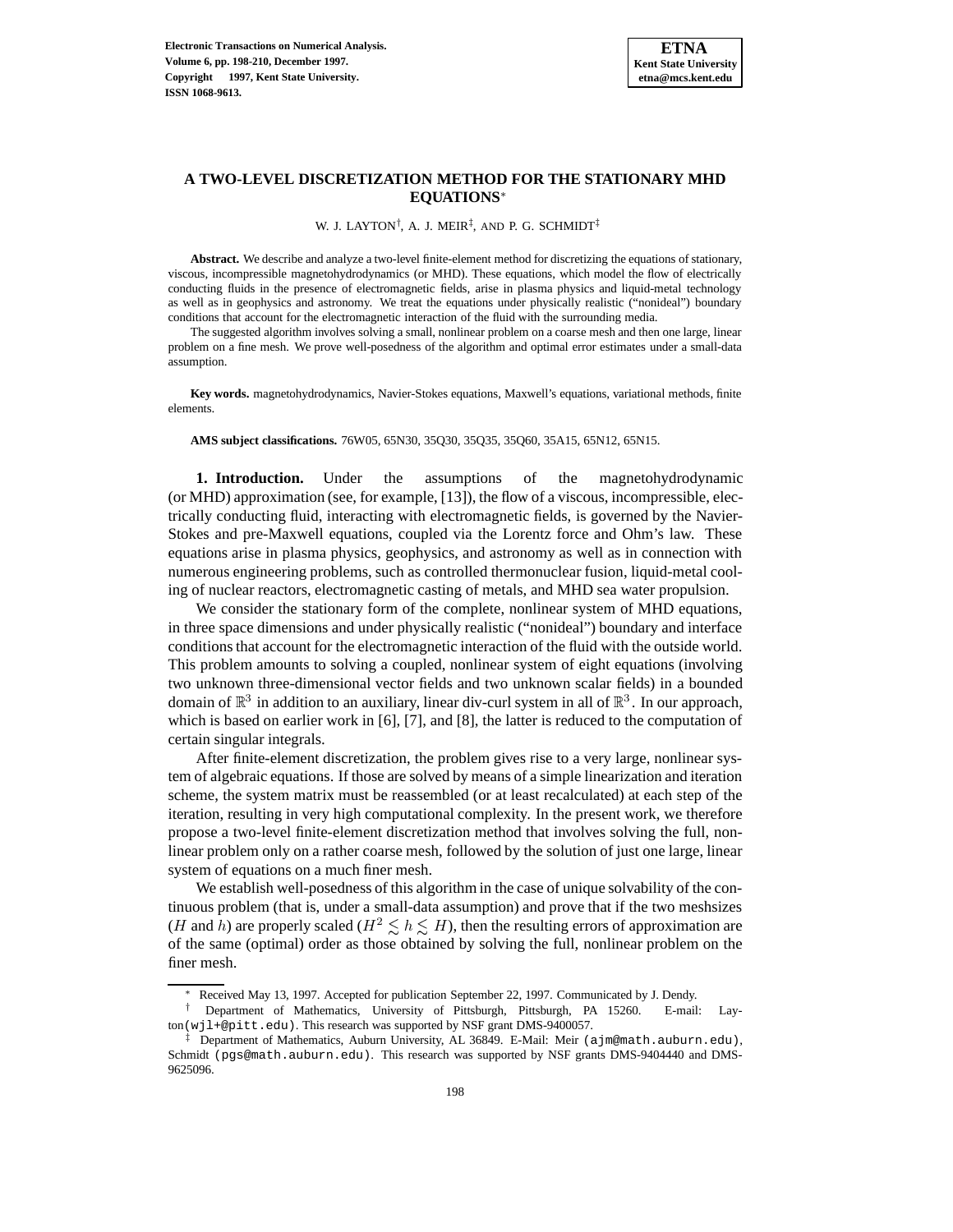#### W. J. Layton, A. J. Meir, and P. G. Schmidt 199

This two-level algorithm may be recursively applied to yield a multi-level method; in particular, our analysis implies convergence of a full multi-level Newton method, in which the meshsize is successively decreased by a factor of two. In order to minimize the number of levels and thus, the amount of work required to achieve the desired accuracy of approximation, one would choose the meshsize at each level to be proportional to the square of the meshsize at the previous level. With this scaling, however, the sheer size of the problem and the limitations of present-day computing hardware preclude the use of more than a very small number of levels. In light of these limitations and in order to simplify the exposition, we will focus our attention on the basic two-level algorithm and comment only briefly on its multi-level generalization (see Section 5).

The present paper extends earlier work of Layton et al. in [4] and [5], which is based on ideas proposed in [14] and [15]. Our scaling condition ( $h \sim H^2$ ) is reminiscent of a similar condition in [9]. For additional background material, we refer to [1]–[3], [10], [12], and the references quoted in [4]–[8].

The remainder of the paper is organized as follows. After a brief description of the physical problem and its mathematical formulation (Section 2), we collect some preliminary results for the continuous problem and its finite-dimensional approximation (Sections 3 and 4); these results, the proofs of which may be found in [8], are needed for the subsequent analysis. In Section 5 we present our two-level discretization algorithm, prove its well-posedness (in the case of small data), and state an optimal error estimate. Section 6 is devoted to the proof of the error estimate, and some concluding remarks are given in Section 7.

**2. The Problem.** We are concerned with the stationary flow of a viscous, incompressible, electrically conducting fluid, confined to a region  $\Omega$  (a bounded Lipschitz domain in  $\mathbb{R}^3$ ), in the presence of stationary body forces, electric and magnetic fields, and electric currents. Assuming all external field sources (if any) to be known, the flow can be completely described in terms of the following unknown quantities: the fluid velocity **u** and pressure p, the current density **J** (in the fluid), the electric potential  $\phi$ , and the magnetic field **B**. The governing equations are the Navier-Stokes equations and Ohm's law,

(2.1) 
$$
-\eta \Delta \mathbf{u} + \rho (\mathbf{u} \cdot \nabla) \mathbf{u} + \nabla p - \mathbf{J} \times \mathbf{B} = \mathbf{F}
$$

and

(2.2) 
$$
\sigma^{-1} \mathbf{J} + \nabla \phi - \mathbf{u} \times \mathbf{B} = \mathbf{E},
$$

along with the divergence constraints,

(2.3) 
$$
\nabla \cdot \mathbf{u} = 0 \text{ and } \nabla \cdot \mathbf{J} = 0,
$$

reflecting the conservation of mass and charge. The viscosity  $\eta$ , density  $\rho$ , and conductivity  $\sigma$  of the fluid are positive parameters; **F** is a given body force, and **E** represents a given, externally generated electric field. (Physically, **E** should be assumed to be irrotational and could then be absorbed into the potential gradient; we allow an arbitrary field **E**, for reasons of symmetry in the equations.)

The magnetic field **B** can be written as

$$
\mathbf{B} = \mathbf{B}_0 + \mathcal{B}(\mathbf{J}),
$$

where  $\mathbf{B}_0$  comprises field components generated by known external sources (permanent magnets and/or electric currents flowing in circuits outside the fluid), while  $\mathcal{B}(J)$  is induced by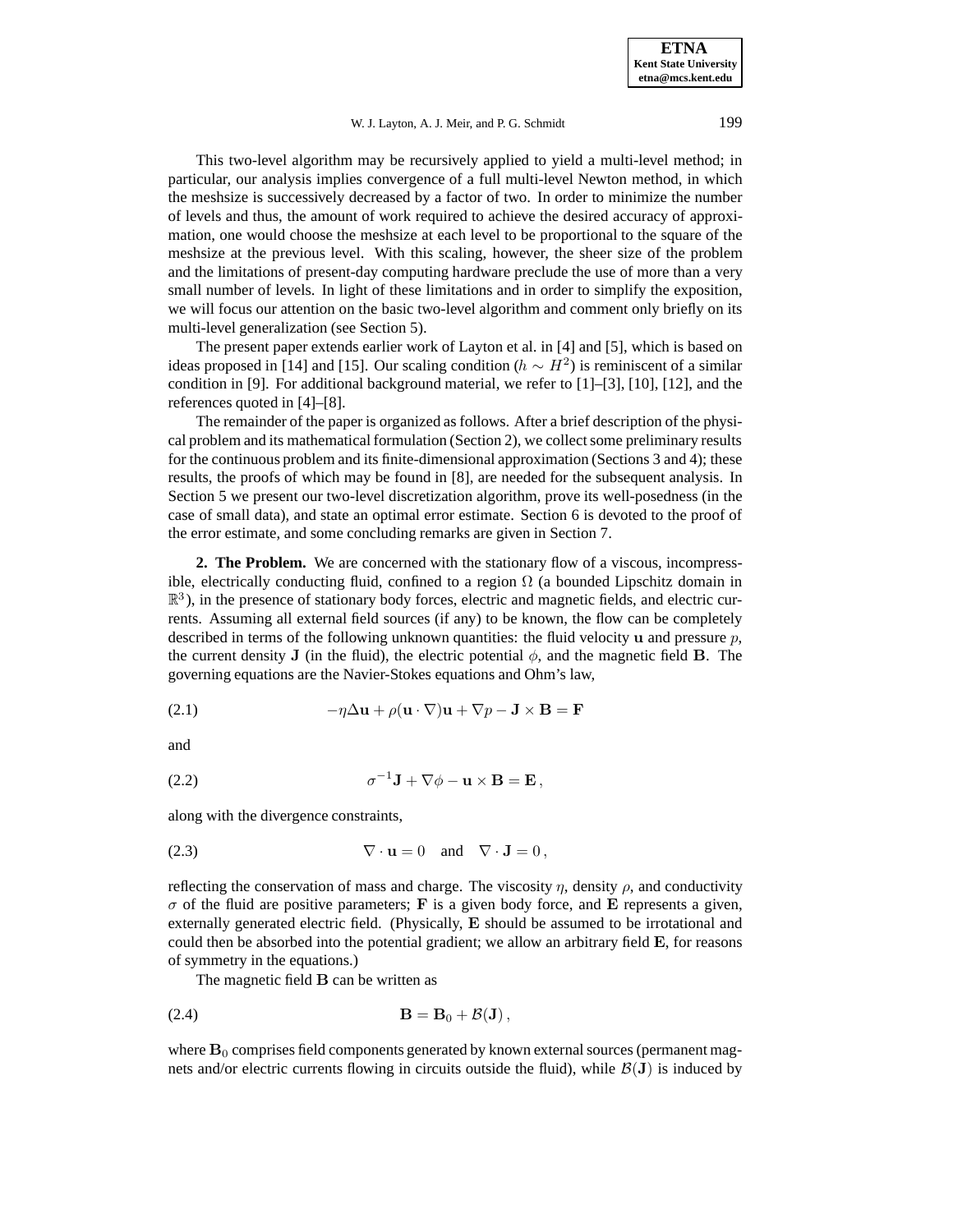**ETNA Kent State University etna@mcs.kent.edu**

#### 200 A two-level method for stationary MHD

the unknown current **J** in the fluid. Under mild assumptions on **J**, the Biot-Savart law implies that

(2.5) 
$$
\mathcal{B}(\mathbf{J})(x) = -\frac{\mu}{4\pi} \int_{\Omega} \frac{x-y}{|x-y|^3} \times \mathbf{J}(y) dy,
$$

for  $x \in \mathbb{R}^3$ , where  $\mu$  is the magnetic permeability. (For simplicity we assume the fluid, as well as any materials outside, to be nonmagnetic, so that  $\mu$  is constant throughout space.)

Equations (2.1)–(2.3) need to be supplemented by suitable boundary conditions for **u** and **J** on  $\Gamma$ , the boundary of the region  $\Omega$  occupied by the fluid; in the simplest case,  $\mathbf{u} = 0$  and **J**·**n** = 0, where **n** denotes the outward-pointing unit normal vector field on Γ. Here we allow the fluid to be mechanically driven through boundary forcing; this leads to a nonhomogeneous Dirichlet boundary condition,

$$
\mathbf{u} = \mathbf{g} \quad \text{on } \Gamma,
$$

where **g** must satisfy  $\int_{\Gamma} \mathbf{g} \cdot \mathbf{n} = 0$  (since  $\nabla \cdot \mathbf{u} = 0$  in  $\Omega$ ). We also allow electric current to enter and leave  $\Omega$  through the boundary, that is, we prescribe the flux,

$$
\mathbf{J}\cdot\mathbf{n}=j\quad\text{on }\Gamma,
$$

where j must satisfy  $\int_{\Gamma} j = 0$  (since  $\nabla \cdot \mathbf{J} = 0$  in  $\Omega$ ). Obviously, if  $j \neq 0$ , then the current loop must be closed in the exterior of  $\Omega$ , that is, we must have an external current distribution  $\mathbf{J}_{ext}$  in  $\mathbb{R}^3 \setminus \overline{\Omega}$  with  $\mathbf{J}_{ext} \cdot \mathbf{n} = j$  on  $\Gamma$  (and, of course,  $\nabla \cdot \mathbf{J}_{ext} = 0$  in  $\mathbb{R}^3 \setminus \overline{\Omega}$ ). In fact, to arrive at a well-posed problem, we have to prescribe  $J_{ext}$  rather than just j, for otherwise,  $B_0$ (the magnetic field generated by sources outside the fluid) could not be directly determined. However, given **J**ext, we can write

(2.6) 
$$
\mathbf{B}_0(x) = \mathbf{B}_{\text{ext}}(x) - \frac{\mu}{4\pi} \int_{\mathbb{R}^3 \setminus \overline{\Omega}} \frac{x - y}{|x - y|^3} \times \mathbf{J}_{\text{ext}}(y) dy,
$$

for  $x \in \mathbb{R}^3$ , where  $\mathbf{B}_{ext}$  comprises field components generated by external sources other than **J**ext (if any). See [8] for further details.

We are now in a position to give a precise formulation of the problem. PROBLEM 2.1. *Given positive parameters* η*,* ρ*,* σ*, and* µ*, and data*

$$
\mathbf{F} \in \mathbf{H}^{-1}(\Omega), \mathbf{E} \in \mathbf{L}^{2}(\Omega),
$$
\n
$$
\mathbf{g} \in \mathbf{H}^{1/2}(\Gamma) \text{ with } \int_{\Gamma} \mathbf{g} \cdot \mathbf{n} = 0,
$$
\n
$$
\mathbf{J}_{ext} \in \mathbf{L}^{2}(\mathbb{R}^{3} \setminus \overline{\Omega}) \text{ with } \nabla \cdot \mathbf{J}_{ext} = 0 \text{ in } \mathbb{R}^{3} \text{ and } \int_{\Gamma} \mathbf{J}_{ext} \cdot \mathbf{n} = 0,
$$
\n
$$
\mathbf{B}_{ext} \in \mathbf{W}^{1}(\mathbb{R}^{3}) \text{ with } \nabla \cdot \mathbf{B}_{ext} = 0 \text{ in } \mathbb{R}^{3} \text{ and } \nabla \times \mathbf{B}_{ext} = 0 \text{ in } \Omega,
$$
\n
$$
\mathbf{u} \in \mathbf{H}^{1}(\Omega) \text{ with } \nabla \cdot \mathbf{u} = 0 \text{ in } \Omega \text{ and } \mathbf{u} = \mathbf{g} \text{ on } \Gamma,
$$
\n
$$
\mathbf{J} \in \mathbf{L}^{2}(\Omega) \text{ with } \nabla \cdot \mathbf{J} = 0 \text{ in } \Omega \text{ and } \mathbf{J} \cdot \mathbf{n} = \mathbf{J}_{ext} \cdot \mathbf{n} \text{ on } \Gamma
$$

*find*

$$
\mathbf{J} \in \mathbf{L}^2(\Omega) \text{ with } \nabla \cdot \mathbf{J} = 0 \text{ in } \Omega \text{ and } \mathbf{J} \cdot \mathbf{n} = \mathbf{J}_{ext} \cdot \mathbf{n} \text{ on } \Gamma,
$$
  

$$
\mathbf{J} \in \mathbf{L}^2(\Omega) \text{ with } \nabla \cdot \mathbf{J} = 0 \text{ in } \Omega \text{ and } \mathbf{J} \cdot \mathbf{n} = \mathbf{J}_{ext} \cdot \mathbf{n} \text{ on } \Gamma,
$$
  

$$
p \in L^2(\Omega) / \mathbb{R} \text{ and } \phi \in H^1(\Omega) / \mathbb{R},
$$

*such that Equations (2.1)–(2.3) are satisfied, with* **B** *given by (2.4), (2.5), and (2.6).* Here and in the sequel,  $L^2$  and  $H^1$  denote the usual Lebesgue and Sobolev spaces of square-integrable functions on the respective domains (that is, on  $\Omega$ ,  $\mathbb{R}^3 \setminus \overline{\Omega}$ , or  $\mathbb{R}^3$ );  $W^1(\mathbb{R}^3)$ 

is the completion of  $H^1(\mathbb{R}^3)$  with respect to the norm  $f \mapsto ||\nabla f||_{L^2(\mathbb{R}^3)}$ . We think of  $H^{-1}(\Omega)$  as the norm dual of  $H_0^1(\Omega)$ , which is the subspace of  $H^1(\Omega)$  consisting of the functions that vanish on Γ. Finally,  $H^{1/2}(\Gamma)$  denotes the trace space of  $H^1(\Omega)$ , endowed with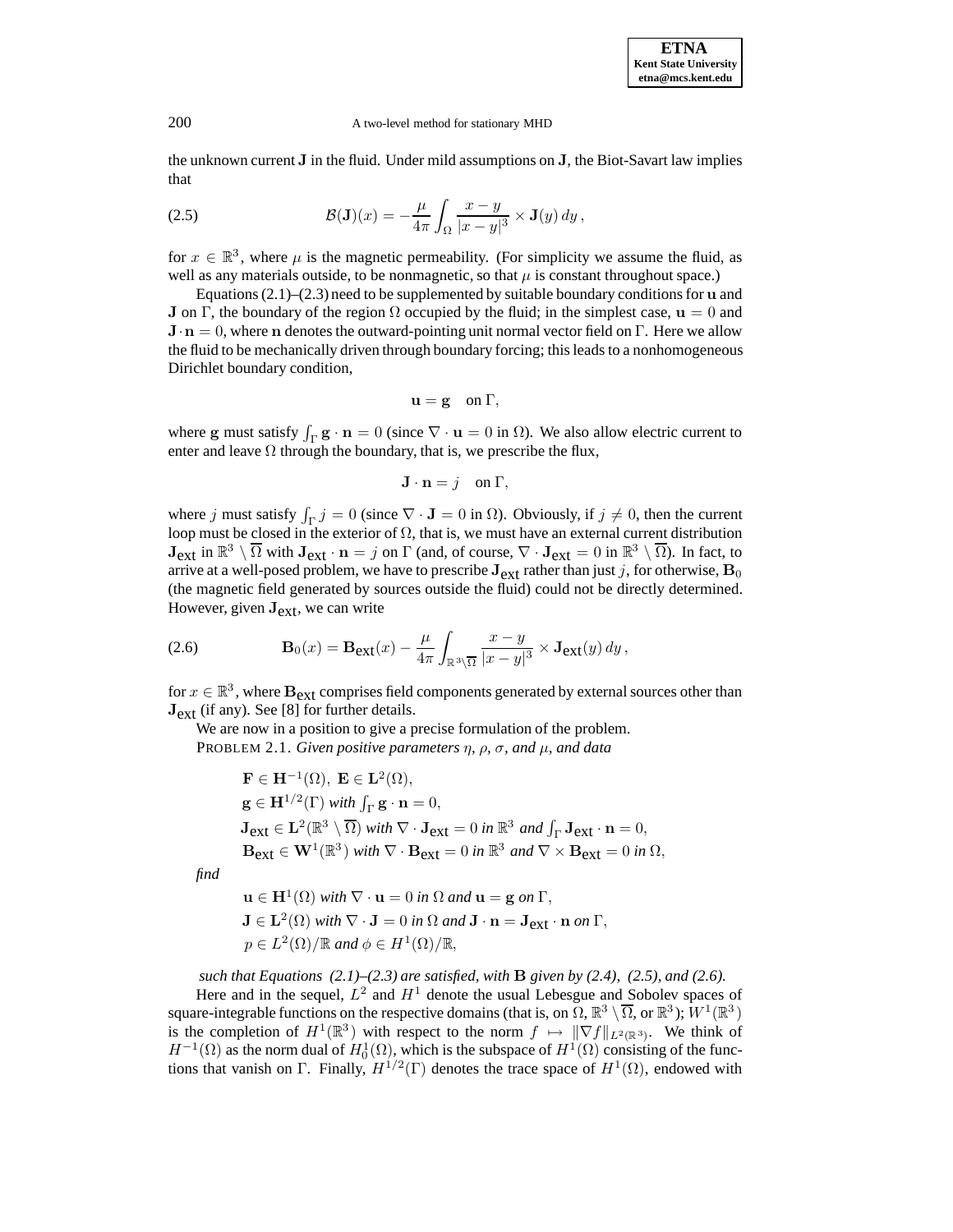| <b>ETNA</b>                  |
|------------------------------|
| <b>Kent State University</b> |
| etna@mcs.kent.edu            |

the usual infimum norm, and  $H^{-1/2}(\Gamma)$  is the norm dual of  $H^{1/2}(\Gamma)$ . Throughout, bold-face type indicates a space of  $\mathbb{R}^3$ -valued functions (so that, for example,  $\mathbf{L}^2(\Omega) = (L^2(\Omega))^3$ ).

For all of the following analysis, we assume a set of parameters  $\eta$ ,  $\rho$ ,  $\sigma$ ,  $\mu$  and a set of data **F**, **E**, **g**,  $J_{ext}$ ,  $B_{ext}$  to be given as in Problem 2.1, and we set  $j := J_{ext} \cdot n$ .

**3. Weak Formulation and Preliminary Results.** We now give a weak formulation of Problem 2.1 and state some preliminary results, which will be needed in the subsequent analysis (see [8] for proofs and further details).

To begin with, let us define

$$
\begin{aligned}\n\mathbf{Y}_1 &:= \mathbf{H}^1(\Omega), & \mathbf{Y}_2 &:= \mathbf{L}^2(\Omega), & \mathbf{Y} &:= \mathbf{Y}_1 \times \mathbf{Y}_2, \\
\mathbf{X}_1 &:= \mathbf{H}_0^1(\Omega), & \mathbf{X}_2 &:= \mathbf{L}^2(\Omega), & \mathbf{X} &:= \mathbf{X}_1 \times \mathbf{X}_2, \\
M_1 &:= L^2(\Omega)/\mathbb{R}, & M_2 &:= H^1(\Omega)/\mathbb{R}, & M &:= M_1 \times M_2.\n\end{aligned}
$$

and

All these spaces are understood to be endowed with their natural Hilbert-space structures, inherited from  $L^2(\Omega)$  and  $H^1(\Omega)$ .

Multiplying Equations  $(2.1)$ – $(2.3)$  by appropriate test functions and integrating (by parts) over the domain  $\Omega$  in the usual way, we obtain two variational equations of the form

(3.1) 
$$
a_0((\mathbf{u}, \mathbf{J}), (\mathbf{v}, \mathbf{K})) + a_1((\mathbf{u}, \mathbf{J}), (\mathbf{u}, \mathbf{J}), (\mathbf{v}, \mathbf{K}))
$$
  
  $+ b((\mathbf{v}, \mathbf{K}), (p, \phi)) = \int_{\Omega} \mathbf{F} \cdot \mathbf{v} + \int_{\Omega} \mathbf{E} \cdot \mathbf{K} \qquad \forall (\mathbf{v}, \mathbf{K}) \in \mathbf{X}$ 

and

(3.2) 
$$
b((\mathbf{u},\mathbf{J}), (q,\psi)) = \int_{\Gamma} j \psi \qquad \forall (q,\psi) \in M,
$$

where  $a_0: \mathbf{Y} \times \mathbf{Y} \to \mathbb{R}$  (a bilinear form),  $a_1: \mathbf{Y} \times \mathbf{Y} \times \mathbf{Y} \to \mathbb{R}$  (a trilinear form), and  $b: \mathbf{Y} \times M \to \mathbb{R}$  (a bilinear form) are given by

$$
a_0((\mathbf{v}_1, \mathbf{K}_1), (\mathbf{v}_2, \mathbf{K}_2))
$$
  
\n
$$
= \eta \int_{\Omega} (\nabla \mathbf{v}_1) : (\nabla \mathbf{v}_2) + \sigma^{-1} \int_{\Omega} \mathbf{K}_1 \cdot \mathbf{K}_2
$$
  
\n
$$
+ \int_{\Omega} ((\mathbf{K}_2 \times \mathbf{B}_0) \cdot \mathbf{v}_1 - (\mathbf{K}_1 \times \mathbf{B}_0) \cdot \mathbf{v}_2),
$$
  
\n
$$
a_1((\mathbf{v}_1, \mathbf{K}_1), (\mathbf{v}_2, \mathbf{K}_2), (\mathbf{v}_3, \mathbf{K}_3))
$$
  
\n
$$
:= \frac{\rho}{2} \int_{\Omega} ((\mathbf{v}_1 \cdot \nabla) \mathbf{v}_2) \cdot \mathbf{v}_3 - ((\mathbf{v}_1 \cdot \nabla) \mathbf{v}_3) \cdot \mathbf{v}_2) + \int_{\Omega} ((\mathbf{K}_3 \times \mathcal{B}(\mathbf{K}_1)) \cdot \mathbf{v}_2 - (\mathbf{K}_2 \times \mathcal{B}(\mathbf{K}_1)) \cdot \mathbf{v}_3),
$$

and

$$
b((\mathbf{v},\mathbf{K}),(q,\psi)) := -\int_{\Omega} \Bigl(\nabla \cdot \mathbf{v} - \frac{1}{|\Omega|} \int_{\Omega} \nabla \cdot \mathbf{v} \Bigr) q + \int_{\Omega} \mathbf{K} \cdot (\nabla \psi).
$$

We note that the term in  $a_1$  that stems from the convective force in Equation (2.1) has been "skew-symmetrized." As a consequence, the form  $a_1((\mathbf{v}_0, \mathbf{K}_0), (\cdot, \cdot), (\cdot, \cdot))$  is skewsymmetric on  $Y \times Y$ , for every  $(v_0, K_0) \in Y$ . Furthermore, the divergence in the first integral in b has been projected onto the space of  $L^2$ -functions with mean zero. Therefore,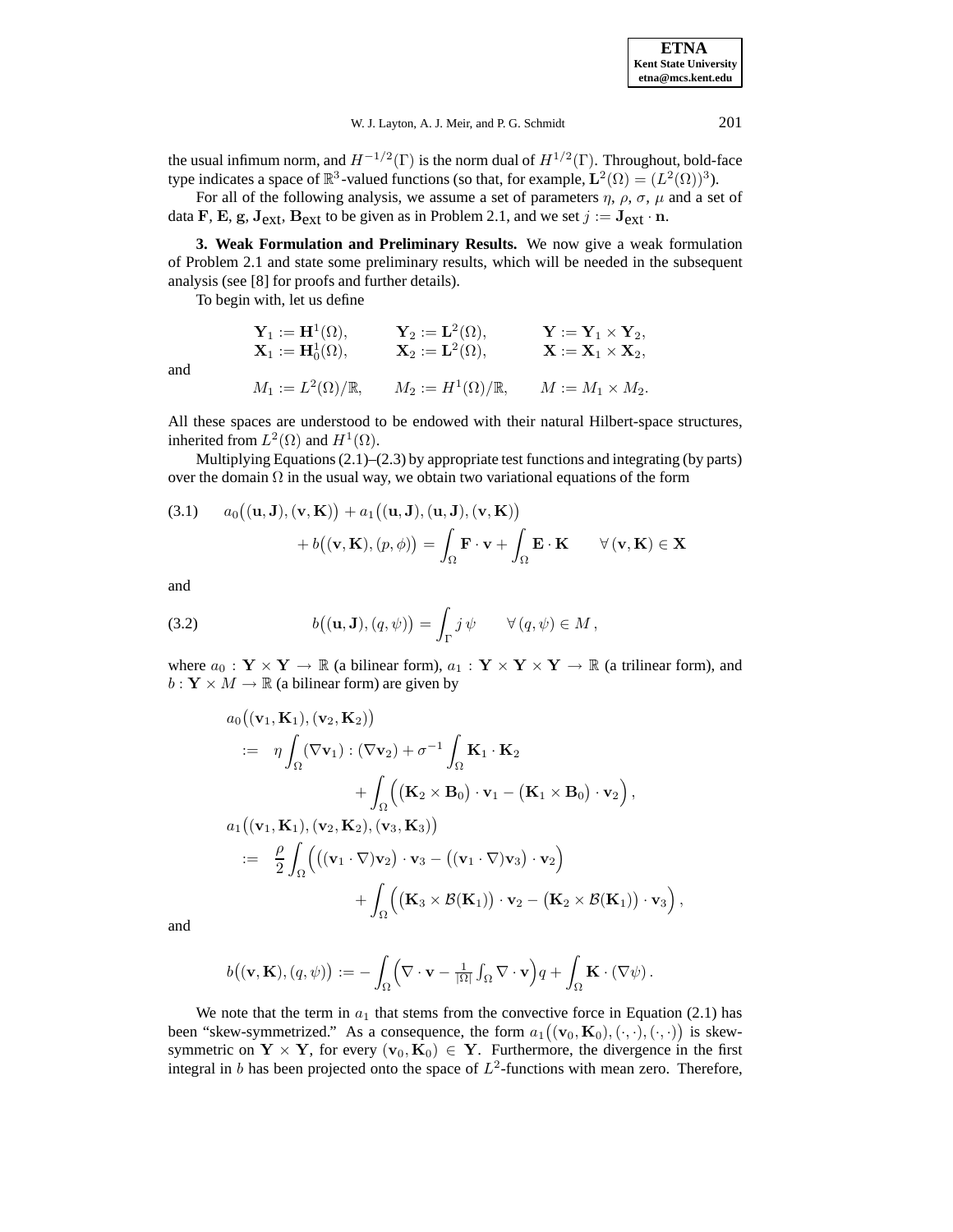**ETNA Kent State University etna@mcs.kent.edu**

the form b is well defined on  $Y \times M$ , independent of the choice of representatives for the quotient spaces  $M_1 = L^2(\Omega)/\mathbb{R}$  and  $M_2 = H^1(\Omega)/\mathbb{R}$ . None of these changes affects the continuous problem, but they are useful for treating the discrete problem.

With the above definitions, Problem 2.1 is equivalent to the following.

PROBLEM 3.1. *Find*  $(\mathbf{u}, \mathbf{J}) \in \mathbf{Y}$  *with*  $\mathbf{u}|_{\Gamma} = \mathbf{g}$  *and*  $(p, \phi) \in M$  *such that Equations (3.1) and (3.2) are satisfied.*

LEMMA 3.2.

 $(a)$  The forms  $a_0$ ,  $a_1$ , and  $b$  are bounded on their respective domains, with norms *denoted by*  $\|a_0\|$ ,  $\|a_1\|$ , and  $\|b\|$ , respectively.

*(b)* The form  $a_0$  is positive definite on  $\mathbf{X} \times \mathbf{X}$ ; that is, there exists a number  $\alpha > 0$ *such that*

$$
a_0((\mathbf{v},\mathbf{K}),(\mathbf{v},\mathbf{K})) \geq \alpha \|(\mathbf{v},\mathbf{K})\|_{\mathbf{Y}}^2 \qquad \forall (\mathbf{v},\mathbf{K}) \in \mathbf{X}.
$$

*(c) The form* b *satisfies the Ladyzhenskaya-Babuska-Brezzi (LBB) or inf-sup condition on*  $X \times M$ *; that is, there exists a number*  $\beta > 0$  *such that* 

$$
\inf_{(q,\psi)\in M} \sup_{(\mathbf{v},\mathbf{K})\in \mathbf{X}} \frac{b((\mathbf{v},\mathbf{K}),(q,\psi))}{\|(\mathbf{v},\mathbf{K})\|_{\mathbf{Y}}\|(q,\psi)\|_{M}} \geq \beta.
$$

THEOREM 3.3. *Problem 3.1 is well posed for small data. That is, if the data* **F***,* **E***,* **g***,* **J**<sub>ext</sub>*, and* **B**<sub>ext</sub> *are sufficiently small in*  $H^{-1}(\Omega)$ *,*  $L^2(\Omega)$ *,*  $H^{1/2}(\Gamma)$ *,*  $L^2(\mathbb{R}^3 \setminus \overline{\Omega})$ *, and*  $\mathbf{W}^1(\mathbb{R}^3)$ , respectively, then Problem 3.1 has a unique solution  $(\mathbf{u}, \mathbf{J}, p, \phi)$ . Moreover, the *solution satisfies*

$$
\|(\mathbf{u}, \mathbf{J})\|_{\mathbf{Y}} < \frac{\alpha}{\|a_1\|}
$$

(*with*  $\alpha$  *and*  $\|a_1\|$  *as in Lemma 3.2*).

We refer the interested reader to [8] for a more detailed analysis of the well-posedness of Problem 3.1. Here we just note that the smallness assumptions on the data can be made quite explicit and must be interpreted relative to the parameters of the problem,  $\eta$ ,  $\rho$ ,  $\sigma$ , and  $\mu$ . For example, given *any* set of data  $(F, E, g, J_{ext}, B_{ext})$ , the necessary smallness assumptions are satisfied (and Problem 3.1 has a unique solution) provided that the viscosity  $\eta$  and electric resistivity  $\sigma^{-1}$  of the fluid are sufficiently large.

Another noteworthy fact is that the estimate (3.3) *implies* uniqueness. That is, if Problem 3.1 has a solution  $(\mathbf{u}, \mathbf{J}, p, \phi)$  satisfying (3.3), then there are no other solutions.

**4. Finite-Dimensional Approximation and Basic Error Estimates.** Let B denote a Banach space and  $(B<sup>h</sup>)<sub>h∈I</sub>$  a family of finite-dimensional subspaces of B, where I is a subset of the interval  $(0, 1)$  having 0 as its only limit point. We say that  $(B<sup>h</sup>)_{h\in I}$  is a finitedimensional approximation of B (or that  $B^h$  approximates B, for short) if for every  $f \in B$ , we have  $E_B(h, f) \to 0$  as  $h \to 0$ , where

$$
E_B(h, f) := \inf_{f^h \in B^h} \|f - f^h\|_B
$$

denotes the error of best approximation of f by elements of  $B<sup>h</sup>$ .

In all of the following, we assume that  $(\mathbf{Y}_1^h)_{h \in I}$ ,  $(\mathbf{Y}_2^h)_{h \in I}$ ,  $(M_1^h)_{h \in I}$ , and  $(M_2^h)_{h \in I}$ are finite-dimensional approximations of the spaces  $Y_1 = H^1(\Omega)$ ,  $Y_2 = L^2(\Omega)$ ,  $M_1 =$  $L^2(\Omega)/\mathbb{R}$ , and  $M_2 = H^1(\Omega)/\mathbb{R}$ , respectively. This implies, of course, that the product spaces  $\mathbf{Y}^h := \mathbf{Y}_1^h \times \mathbf{Y}_2^h$  and  $M^h := M_1^h \times M_2^h$  approximate  $\mathbf{Y} = \mathbf{Y}_1 \times \mathbf{Y}_2$  and  $M = M_1 \times M_2$ ,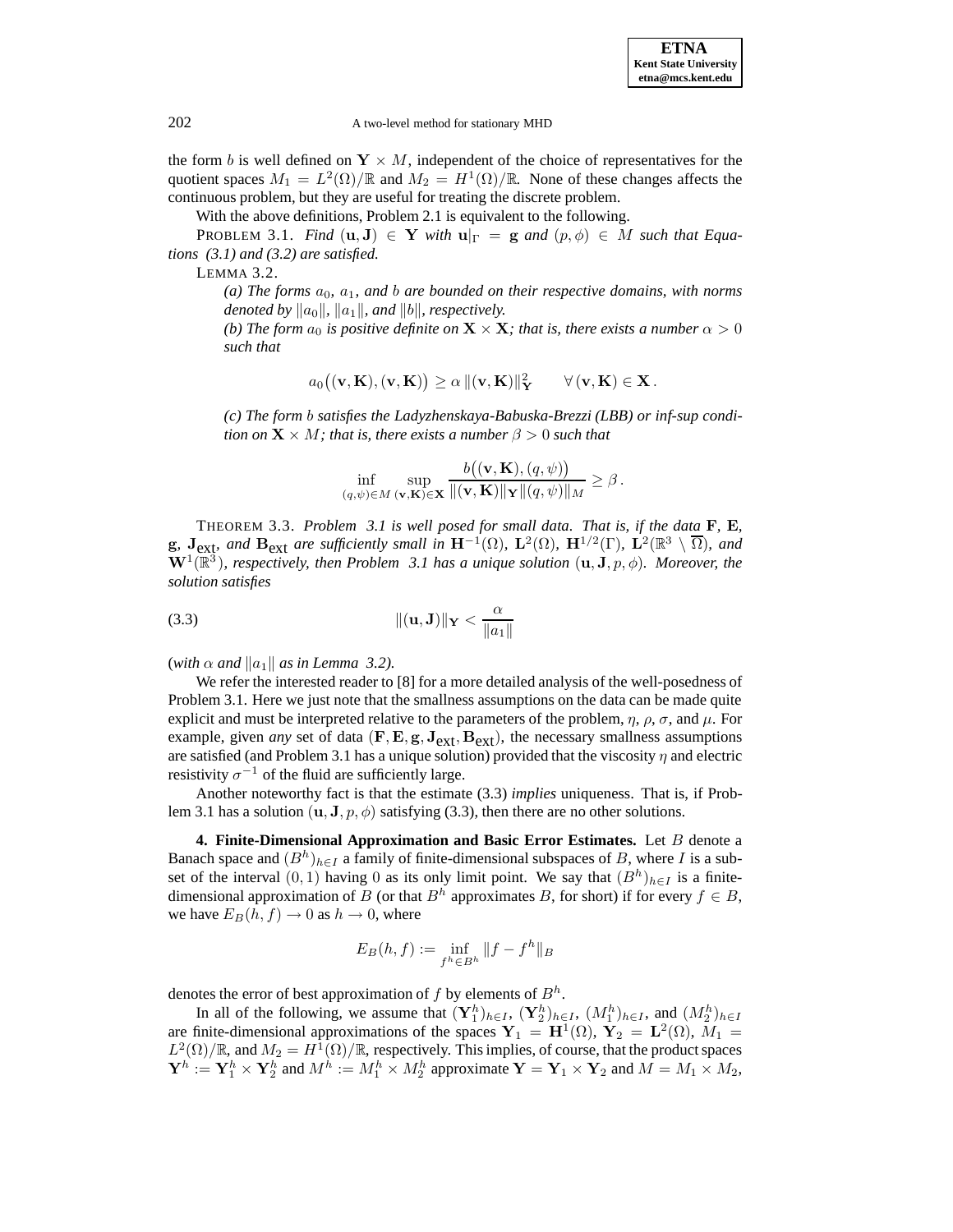**ETNA Kent State University etna@mcs.kent.edu**

W. J. Layton, A. J. Meir, and P. G. Schmidt 203

respectively. Recalling that  $X_1 = H_0^1(\Omega)$ ,  $X_2 = Y_2$ , and  $X = X_1 \times X_2$ , we also set  $X_1^h :=$  $\mathbf{Y}_1^h \cap \mathbf{X}_1, \mathbf{X}_2^h := \mathbf{Y}_2^h$ , and  $\mathbf{X}^h := \mathbf{X}_1^h \times \mathbf{X}_2^h$ . Finally, we let  $\mathbf{Y}_1^h|_{\Gamma}$  denote the trace space of  $\mathbf{Y}_1^h$ , that is, the subspace  $\{\mathbf{v}^h|_{\Gamma}; \mathbf{v}^h \in \mathbf{Y}_1^h\}$  of  $\mathbf{H}^{1/2}(\Gamma)$ . Note that automatically,  $(\mathbf{Y}_1^h|_{\Gamma})_{h \in I}$ is a finite-dimensional approximation of  $\mathbf{H}^{1/2}(\Gamma)$ , the trace space of  $\mathbf{Y}_1$ . However, an extra assumption (see Assumption 4.3 below) is needed to guarantee that  $(\mathbf{X}_1^h)_{h \in I}$  approximates  $\mathbf{X}_1$ .

We also choose a family  $(g^h)_{h\in I}$  of approximate boundary data  $g^h \in Y_1^h|_{\Gamma}$  such that  $g^h \to g$  in  $H^{1/2}(\Gamma)$  as  $h \to 0$ . We then consider a family of finite-dimensional approximations to Problem 3.1, as follows.

PROBLEM 4.1. *Find*  $(\mathbf{u}^h, \mathbf{J}^h) \in \mathbf{Y}^h$  *with*  $\mathbf{u}^h|_{\Gamma} = \mathbf{g}^h$  *and*  $(p^h, \phi^h) \in M^h$  *such that* 

(4.1) 
$$
a_0((\mathbf{u}^h, \mathbf{J}^h), (\mathbf{v}^h, \mathbf{K}^h)) + a_1((\mathbf{u}^h, \mathbf{J}^h), (\mathbf{u}^h, \mathbf{J}^h), (\mathbf{v}^h, \mathbf{K}^h)) + b((\mathbf{v}^h, \mathbf{K}^h), (p^h, \phi^h)) = \int_{\Omega} \mathbf{F} \cdot \mathbf{v}^h + \int_{\Omega} \mathbf{E} \cdot \mathbf{K}^h \qquad \forall (\mathbf{v}^h, \mathbf{K}^h) \in \mathbf{X}^h
$$

and

(4.2) 
$$
b((\mathbf{u}^h, \mathbf{J}^h), (q^h, \psi^h)) = \int_{\Gamma} j \psi^h \qquad \forall (q^h, \psi^h) \in M^h.
$$

In order to prove the well-posedness (for small data) of Problem 4.1 and to establish optimal error estimates, we need two conditions on the finite-dimensional spaces involved. First, we assume that the form b satisfies the inf-sup condition on  $X^h \times M^h$ , uniformly with respect to  $h \in I$ .

ASSUMPTION 4.2. *There exists a number*  $\beta > 0$  *such that* 

$$
\inf_{(q^h, \psi^h) \in M^h} \sup_{(\mathbf{v}^h, \mathbf{K}^h) \in \mathbf{X}^h} \frac{b((\mathbf{v}^h, \mathbf{K}^h), (q^h, \psi^h))}{\|(\mathbf{v}^h, \mathbf{K}^h)\|_{\mathbf{Y}}\| (q^h, \psi^h)\|_{M}} \ge \beta \qquad \forall \, h \in I.
$$

Our second assumption is needed to deal with the nonhomogeneous essential boundary condition for the velocity field.

ASSUMPTION 4.3. *There exists a uniformly bounded family*  $(\Pi^h)_{h \in I}$  *of linear projections*  $\Pi^h$  *from*  $\mathbf{Y}_1$  *onto*  $\mathbf{Y}_1^h$  *such that*  $\Pi^h(\mathbf{X}_1) \subset \mathbf{X}_1$  *for all*  $h \in I$ *.* 

REMARK 4.4.

*(a) Uniform inf-sup conditions are standard in the theory of mixed variational problems. Numerous pairs of finite-element spaces satisfying such conditions have been devised and analyzed in the literature (see [8] and [10] for specific examples that are relevant in connection with Problem 4.1).*

*(b) Assumption 4.3 is less standard, but known to be satisfied for most of the commonly used finite-element spaces (see [11]). The crucial property that distinguishes the projections*  $\Pi^h$  *in Assumption 4.3 from, say, the orthogonal projections of*  $\mathbf{Y}_1$ onto  $\mathbf{Y}_1^h$ , is that they preserve homogeneous Dirichlet boundary values. One imme*diate consequence of this property is that the spaces*  $\mathbf{X}_1^h = \mathbf{Y}_1^h \cap \mathbf{X}_1$  *approximate the space*  $X_1$ *.* 

*(c) Another consequence of Assumption 4.3 is the existence of a uniformly bounded*  $f$ amily  $(\Lambda^h)_{h\in I}$  *of linear lifting operators*  $\Lambda^h:\mathbf{Y}_1^h|_{\Gamma}\to \mathbf{Y}_1^h.$  *These lifting operators are needed to deal with the nonhomogeneous essential boundary condition for the velocity field; their uniform boundedness is crucial in deriving uniform (that is,* h*independent) estimates for Problem 4.1.*

*(d)* As observed in Remark 2. above, Assumption 4.3 ensures that the spaces  $\mathbf{X}^h \times$  $M<sup>h</sup>$  approximate the space  $\mathbf{X} \times M$ . That being the case, Assumption 4.2 implies that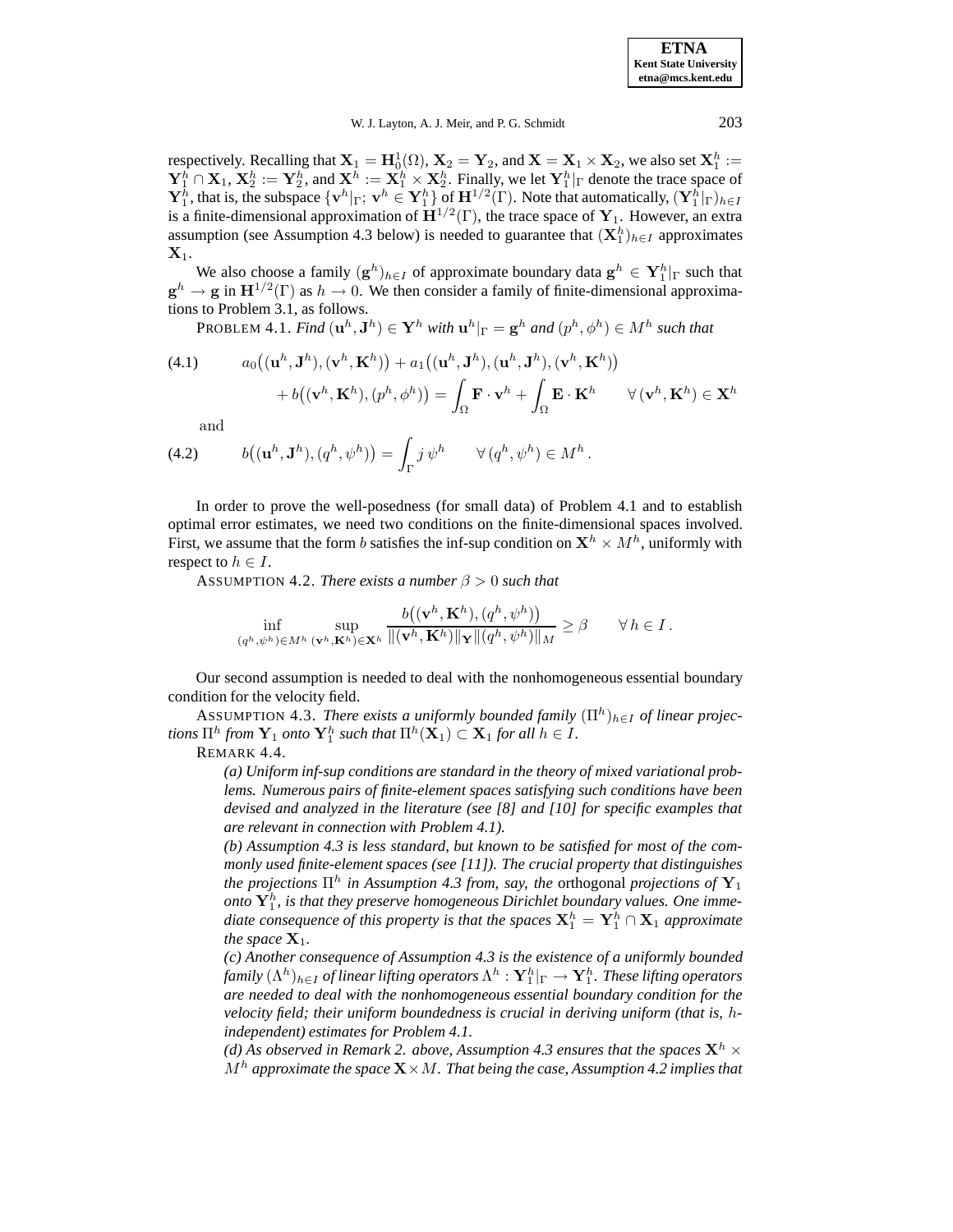*the inf-sup condition on*  $\mathbf{X} \times M$  *(see Lemma 3.2(c)) holds* with the same constant  $\beta$ *as in Assumption 4.2.*

In analogy to Theorem 3.3, we now obtain the well-posedness of Problem 4.1, under smallness assumptions that are independent of  $h$ .

THEOREM 4.5. *There exists a positive constant* c*, independent of* h*, such that if the data* (**F**, **E**, **g**, **J**<sub>ext</sub>, **B**<sub>ext</sub>) *and* (**F**, **E**, **g**<sup>h</sup>, **J**<sub>ext</sub>, **B**<sub>ext</sub>) *have norms less than c in* **H**<sup>-1</sup>( $\Omega$ ) ×  $\mathbf{L}^2(\Omega)\times\mathbf{H}^{1/2}(\Gamma)\times\mathbf{L}^2(\mathbb{R}^3\setminus\overline{\Omega})\times\mathbf{W}^1(\mathbb{R}^3)$ , then Problems 3.1 and 4.1 have unique solutions  $(\mathbf{u}, \mathbf{J}, p, \phi)$  *and*  $(\mathbf{u}^h, \mathbf{J}^h, p^h, \phi^h)$ *, respectively. Moreover, these solutions satisfy* 

$$
\|(\mathbf{u},\mathbf{J})\|_{\mathbf{Y}} < \frac{\alpha}{\|a_1\|} \quad \text{and} \quad \|(\mathbf{u}^h,\mathbf{J}^h)\|_{\mathbf{Y}} < \frac{\alpha}{\|a_1\|}
$$

(*with*  $\alpha$  *and*  $\|a_1\|$  *as in Lemma 3.2*).

The following result is an optimal estimate for the error in approximating the solution of Problem 3.1, in the case of unique solvability, by a solution of Problem 4.1. (See the beginning of this section regarding notation.)

THEOREM 4.6. Let  $\|a_0\|$ ,  $\|a_1\|$ , and  $\|b\|$  denote the norms of the forms  $a_0$ ,  $a_1$ , and b. *Choose constants*  $\alpha$  *and*  $\beta$  *as in Lemma 3.2(b) and Assumption 4.2, and let*  $\lambda$  *be an upper bound for the norms of the lifting operators*  $\Lambda^h$  *of Remark 4.4(c).* 

*Suppose that*  $(\mathbf{u}, \mathbf{J}, p, \phi)$  *and*  $(\mathbf{u}^h, \mathbf{J}^h, p^h, \phi^h)$  *are solutions of Problems 3.1 and 4.1, respectively. Set*  $\nu := ||(\mathbf{u}, \mathbf{J})||_{\mathbf{Y}}$ *,*  $\nu^h := ||(\mathbf{u}^h, \mathbf{J}^h)||_{\mathbf{Y}}$ *, and assume that*  $\nu < \frac{\alpha}{||a_1||}$ *. Then we have*

$$
\|(\mathbf{u}, \mathbf{J}) - (\mathbf{u}^h, \mathbf{J}^h)\|_{\mathbf{Y}} \le \left(1 + \frac{\|a_0\| + (\nu + \nu^h)\|a_1\|}{\alpha - \nu \|a_1\|}\right) \left(1 + \frac{\|b\|}{\beta}\right) \left(1 + \frac{\|b\|}{\beta}\right)
$$

$$
\left((1 + \lambda)E_{\mathbf{Y}}(h, (\mathbf{u}, \mathbf{J})) + \lambda \|\mathbf{g} - \mathbf{g}^h\|_{\mathbf{H}^{1/2}(\Gamma)}\right) + \frac{\|b\|}{\alpha - \nu \|a_1\|} E_M(h, (p, \phi))
$$

*and*

$$
\| (p,\phi) - (p^h,\phi^h) \|_M \\ \leq \tfrac{\|a_0\| + (\nu + \nu^h) \|a_1\|}{\beta} \| ({\mathbf u},{\mathbf J}) - ({\mathbf u}^h,{\mathbf J}^h) \|_{\mathbf Y} + \Big( 1 + \tfrac{\|b\|}{\beta} \Big) E_M(h, (p,\phi)) \, .
$$

COROLLARY 4.7. *Suppose that the data* **F***,* **E***,* **g***,* **J**ext*, and* **B**ext *and the discretization parameter h are sufficiently small to guarantee the existence of unique solutions*  $(\mathbf{u}, \mathbf{J}, p, \phi)$ *and*  $(\mathbf{u}^h, \mathbf{J}^h, p^h, \phi^h)$  *of Problems 3.1 and 4.1, respectively, satisfying*  $\|(\mathbf{u}, \mathbf{J})\|_{\mathbf{Y}} < \frac{\alpha}{\|a_1\|}$ *and*  $\|(u^h, J^h)\|_Y \leq \frac{\alpha}{\|a_1\|}$  (with  $\alpha$  *and*  $\|a_1\|$  *as in Lemma 3.2).* 

*Then there exists a constant* c*, independent of* h*, such that*

$$
\|(\mathbf{u},\mathbf{J},p,\phi)-(\mathbf{u}^h,\mathbf{J}^h,p^h,\phi^h)\|_{\mathbf{Y}\times M}\,\leq\,c\left(E_{\mathbf{Y}\times M}(h,(\mathbf{u},\mathbf{J},p,\phi))+\|\mathbf{g}-\mathbf{g}^h\|_{\mathbf{H}^{1/2}(\Gamma)}\right).
$$

*In particular,*  $(\mathbf{u}^h, \mathbf{J}^h, p^h, \phi^h) \rightarrow (\mathbf{u}, \mathbf{J}, p, \phi)$  *in*  $\mathbf{Y} \times M$ *, as*  $h \rightarrow 0$ *.* 

We note that it is possible (and numerically feasible) to choose the approximate boundary data  $\mathbf{g}^h$  so that  $\|\mathbf{g} - \mathbf{g}^h\|_{\mathbf{H}^{1/2}(\Gamma)}$  is of the same order as  $E_{\mathbf{Y}_1}(h, \mathbf{u})$ . See [8] for details.

**5. Two-Level Algorithm.** We now present a two-level algorithm for the approximation of solutions to Problem 3.1, in the case of unique solvability. As in Section 4, we choose finite-dimensional approximations  $X^h$ ,  $Y^h$ , and  $M^h$  of the spaces  $X$ ,  $Y$ , and  $M$ , satisfying Assumptions 4.2 and 4.3, and approximate boundary data  $\mathbf{g}^h$  with  $\mathbf{g}^h \to \mathbf{g}$  in  $\mathbf{H}^{1/2}(\Gamma)$ . The idea of the algorithm is the following: Instead of directly solving Problem 4.1 on a fine grid (with meshsize  $h$ ), first solve Problem 4.1 on a coarse grid (with meshsize  $H$ ) and then solve a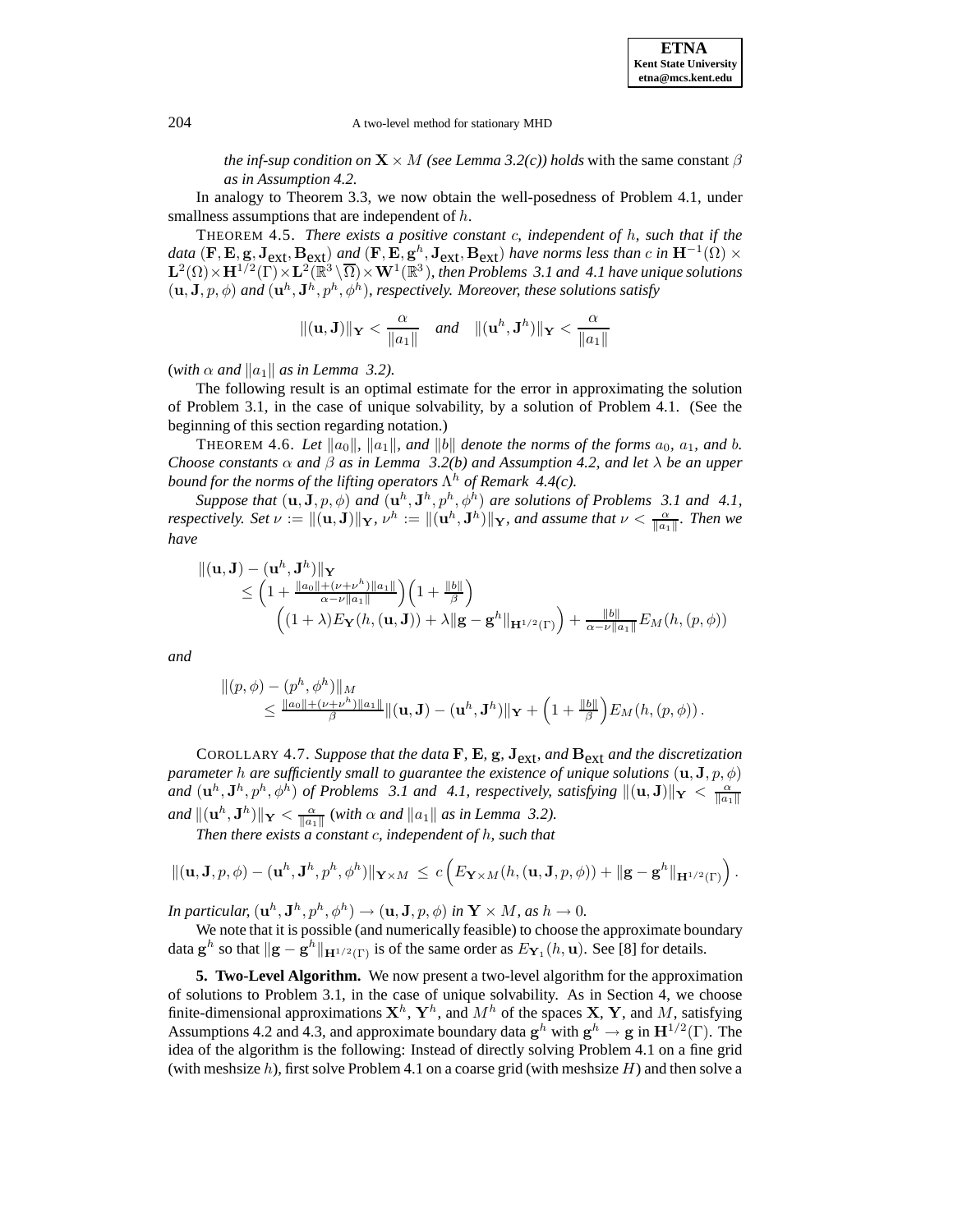#### W. J. Layton, A. J. Meir, and P. G. Schmidt 205

suitable linearization of Problem 4.1 on the fine grid. We will show that with proper scaling of the meshsizes  $h$  and  $H$ , the resulting errors are of the same order as those obtained by solving the full, nonlinear problem on the fine grid. The algorithm may be applied recursively, so that optimal accuracy of approximation can be achieved by solving one small, nonlinear problem and then a sequence of linear problems on successively finer grids (we elaborate on this aspect at the end of this section).

ALGORITHM 5.1.

**Step 1.** *Solve the following nonlinear problem (on a coarse mesh).* PROBLEM 5.2. *Find*  $(\mathbf{u}^H, \mathbf{J}^H) \in \mathbf{Y}^H$  *with*  $\mathbf{u}^H|_{\Gamma} = \mathbf{g}^H$  *and*  $(p^H, \phi^H) \in M^H$  *such that*

(5.1) 
$$
a_0((\mathbf{u}^H, \mathbf{J}^H), (\mathbf{v}^H, \mathbf{K}^H)) + a_1((\mathbf{u}^H, \mathbf{J}^H), (\mathbf{u}^H, \mathbf{J}^H), (\mathbf{v}^H, \mathbf{K}^H))
$$

$$
+ b((\mathbf{v}^H, \mathbf{K}^H), (p^H, \phi^H))
$$

$$
= \int_{\Omega} \mathbf{F} \cdot \mathbf{v}^H + \int_{\Omega} \mathbf{E} \cdot \mathbf{K}^H \qquad \forall (\mathbf{v}^H, \mathbf{K}^H) \in \mathbf{X}^H
$$

*and*

(5.2) 
$$
b((\mathbf{u}^H, \mathbf{J}^H), (q^H, \psi^H)) = \int_{\Gamma} j \psi^H \qquad \forall (q^H, \psi^H) \in M^H.
$$

**Step 2.** *Solve the following linear problem (on a fine mesh).*

PROBLEM 5.3. *Find*  $(\mathbf{u}^h, \mathbf{J}^h) \in \mathbf{X}^h$  *with*  $\mathbf{u}^h|_{\Gamma} = \mathbf{g}^h$  *and*  $(p^h, \phi^h) \in M^h$  *such that* 

(5.3) 
$$
a_0((\mathbf{u}^h, \mathbf{J}^h), (\mathbf{v}^h, \mathbf{K}^h)) + a_1((\mathbf{u}^h, \mathbf{J}^h), (\mathbf{u}^H, \mathbf{J}^H), (\mathbf{v}^h, \mathbf{K}^h))
$$
  
+  $a_1((\mathbf{u}^H, \mathbf{J}^H), (\mathbf{u}^h, \mathbf{J}^h), (\mathbf{v}^h, \mathbf{K}^h)) - a_1((\mathbf{u}^H, \mathbf{J}^H), (\mathbf{u}^H, \mathbf{J}^H), (\mathbf{v}^h, \mathbf{K}^h))$   
+  $b((\mathbf{v}^h, \mathbf{K}^h), (p^h, \phi^h)) = \int_{\Omega} \mathbf{F} \cdot \mathbf{v}^h + \int_{\Omega} \mathbf{E} \cdot \mathbf{K}^h \qquad \forall (\mathbf{v}^h, \mathbf{K}^h) \in \mathbf{X}^h$ 

*and*

(5.4) 
$$
b((\mathbf{u}^h, \mathbf{J}^h), (q^h, \psi^h)) = \int_{\Gamma} j \psi^h \qquad \forall (q^h, \psi^h) \in M^h.
$$

Note that Problem 5.3 is nothing but the Newton linearization of Problem 4.1 at the point  $(\mathbf{u}^H, \mathbf{J}^H, p^H, \phi^H).$ 

Under suitable smallness assumptions on the data, the well-posedness of Problem 5.2 is guaranteed by Theorem 4.5. As for Problem 5.3, we have the following.

**LEMMA 5.4.** *Suppose that*  $(\mathbf{u}^H, \mathbf{J}^H) \in \mathbf{Y}^H$  *satisfies*  $\nu^H := ||(\mathbf{u}^H, \mathbf{J}^H)||_{\mathbf{Y}} < \frac{\alpha}{\beta}$  (with  $\alpha$  and  $||a||_{\alpha}||_{\alpha}$  is in Lamma 3.3.) Then Problem 5.3 has a unique solution  $\frac{\alpha}{\|a_1\|}$  (with  $\alpha$  and  $\|a_1\|$  as in Lemma 3.2). Then Problem 5.3 has a unique solution  $(\mathbf{u}^h, \mathbf{J}^h, p^h, \phi^h).$ 

*Proof.* Let  $(\mathbf{u}^H, \mathbf{J}^H) \in \mathbf{Y}^H$  be given with  $\nu^H := \|(\mathbf{u}^H, \mathbf{J}^H)\|_{\mathbf{Y}} < \frac{\alpha}{\|a_1\|}$ . Choosing a lifting  $\mathbf{u}_0^h \in \mathbf{Y}_1^h$  for  $\mathbf{g}^h$  and setting  $\mathbf{u}^h = \mathbf{u}_0^h + \mathbf{\hat{u}}^h$  in (5.3) and (5.4), we obtain an equivalent pair of equations of the form

(5.5) 
$$
a^h((\mathbf{\hat{u}}^h, \mathbf{J}^h), (\mathbf{v}^h, \mathbf{K}^h)) + b^h((\mathbf{v}^h, \mathbf{K}^h), (p^h, \phi^h))
$$

$$
= \ell_1^h(\mathbf{v}^h, \mathbf{K}^h) \qquad \forall (\mathbf{v}^h, \mathbf{K}^h) \in \mathbf{X}^h
$$

and

(5.6) 
$$
b^h((\hat{\mathbf{u}}^h, \mathbf{J}^h), (q^h, \psi^h)) = \ell_2^h(q^h, \psi^h) \qquad \forall (q^h, \psi^h) \in M^h,
$$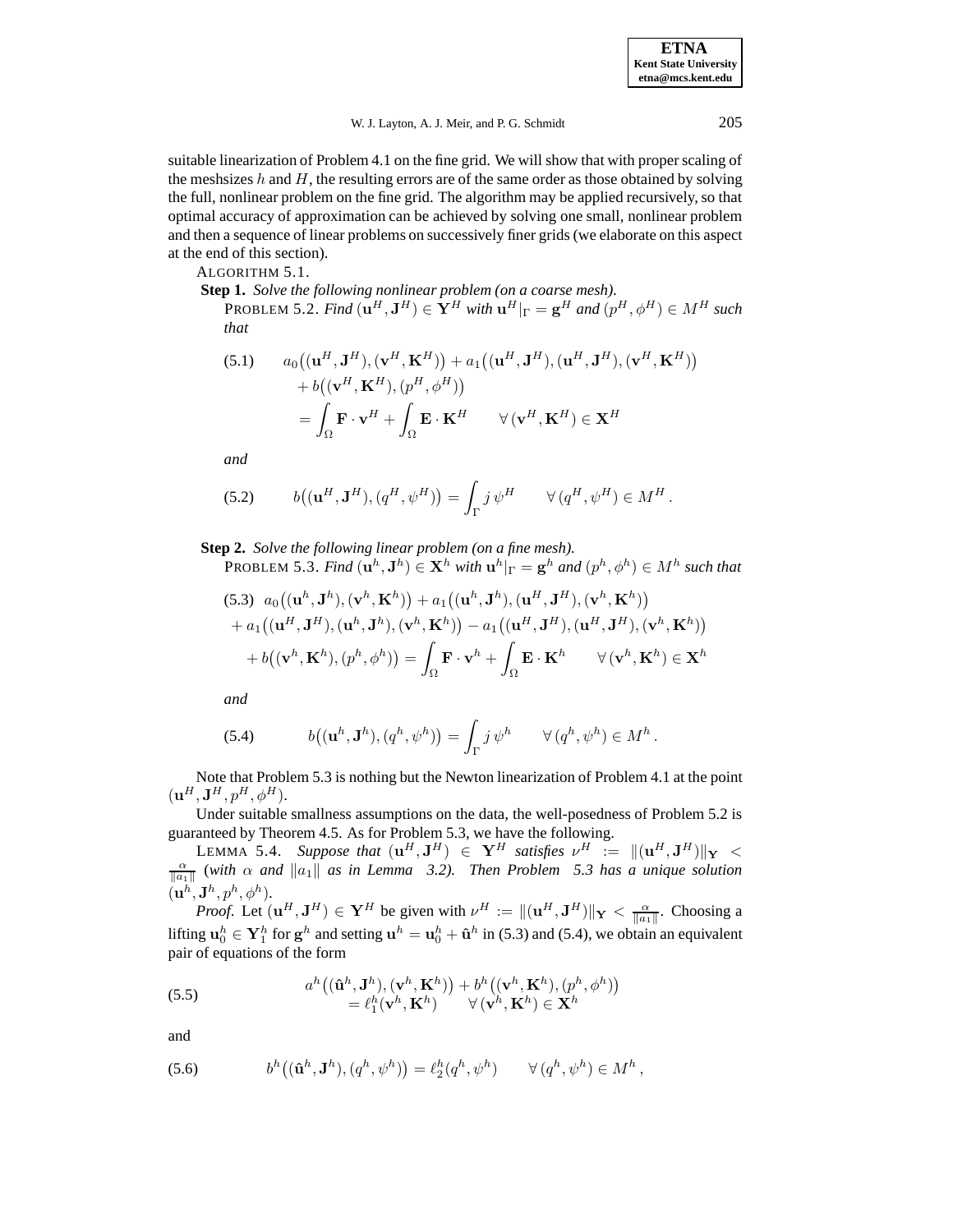where  $a^h$  is a bilinear form on  $\mathbf{X}^h \times \mathbf{X}^h$ , defined by

$$
a^h((\mathbf{v}_1^h,\mathbf{K}_1^h),(\mathbf{v}_2^h,\mathbf{K}_2^h)):=a_0((\mathbf{v}_1^h,\mathbf{K}_1^h),(\mathbf{v}_2^h,\mathbf{K}_2^h))\\+a_1\big((\mathbf{v}_1^h,\mathbf{K}_1^h),(\mathbf{u}^H,\mathbf{J}^H),(\mathbf{v}_2^h,\mathbf{K}_2^h)\big)+a_1\big((\mathbf{u}^H,\mathbf{J}^H),(\mathbf{v}_1^h,\mathbf{K}_1^h),(\mathbf{v}_2^h,\mathbf{K}_2^h)\big)\,,
$$

while  $b^h$  is the restriction of b to  $\mathbf{X}^h \times M^h$ , and  $\ell_1^h$  and  $\ell_2^h$  are certain linear functionals on  $\mathbf{X}^h$  and  $M^h$ , respectively.

The form  $a^h$  is positive definite; in fact,

$$
a^h\big((\mathbf{v}^h,\mathbf{K}^h),(\mathbf{v}^h,\mathbf{K}^h)\big)\geq \big(\alpha-\nu^H\|a_1\|\big)\|(\mathbf{v}^h,\mathbf{K}^h)\|_\mathbf{Y}^2\,,
$$

for all  $(\mathbf{v}^h, \mathbf{K}^h) \in \mathbf{X}^h$ , thanks to Lemma 3.2(b) and the skew-symmetry of the form  $a_1$  with respect to its second and third arguments. This, along with the fact that  $b<sup>h</sup>$  satisfies an infsup condition (Assumption 4.2), allows us to apply Corollary 4.1 in [1, Chapter I]. We infer the existence and uniqueness of a solution  $(\hat{\mathbf{u}}^h, \mathbf{J}^h, p^h, \phi^h)$  of Equations (5.5) and (5.6) and, thereby, the well-posedness of Problem 5.3.  $\square$ 

REMARK 5.5. *Under the assumptions of Lemma 5.4, let*  $(\mathbf{u}^h, \mathbf{J}^h, p^h, \phi^h)$  *be the unique solution of Problem 5.3 (the linear problem) and let*  $(\tilde{\mathbf{u}}^h, \tilde{\mathbf{J}}^h, \tilde{p}^h, \tilde{\phi}^h)$  *be a solution of Problem 4.1 (the corresponding nonlinear problem). It is not hard to show that*

$$
\|(\tilde{\mathbf{u}}^h, \tilde{\mathbf{J}}^h) - (\mathbf{u}^h, \mathbf{J}^h)\|_{\mathbf{Y}} \le \frac{\|a_1\|}{\alpha - \nu^H \|a_1\|} \|(\tilde{\mathbf{u}}^h, \tilde{\mathbf{J}}^h) - (\mathbf{u}^H, \mathbf{J}^H)\|_{\mathbf{Y}}^2
$$

*and*

$$
\|(\tilde{p}^h, \tilde{\phi}^h) - (p^h, \phi^h)\|_M \le \frac{\|a_1\|}{\beta} \Big(1 + \frac{\|a_0\| + 2\nu^H \|a_1\|}{\alpha - \nu^H \|a_1\|}\Big) \|(\tilde{\mathbf{u}}^h, \tilde{\mathbf{J}}^h) - (\mathbf{u}^H, \mathbf{J}^H)\|_{\mathbf{Y}}^2,
$$

*with constants as in Theorem 4.6. This is essentially a special case of the usual quadratic error estimate for Newton's method.*

We will now state an optimal error estimate for Algorithm 5.1. In principle, such an estimate could be obtained by combining our basic error estimate for Problem 4.1 (Theorem 4.6) with the Newton estimate in Remark 5.5. The following, however, is a slightly sharper result, which we will derive by directly comparing the solution of Problem 5.3 to the solution of the continuous problem, Problem 3.1.

THEOREM 5.6. Let  $\|a_0\|$ ,  $\|a_1\|$ , and  $\|b\|$  denote the norms of the forms  $a_0$ ,  $a_1$ , and b. *Choose constants*  $\alpha$  *and*  $\beta$  *as in Lemma 3.2(b) and Assumption 4.2, and let*  $\lambda$  *be an upper bound for the norms of the lifting operators*  $\Lambda^h$  *of Remark 4.4(c).* 

*In addition, suppose that*  $(\mathbf{u}^H, \mathbf{J}^H) \in \mathbf{Y}$  *satisfies*  $\nu^H := \|(\mathbf{u}^H, \mathbf{J}^H)\|_{\mathbf{Y}} < \frac{\alpha}{\|a_1\|}$  and that  $(\mathbf{u}, \mathbf{J}, p, \phi)$  *and*  $(\mathbf{u}^h, \mathbf{J}^h, p^h, \phi^h)$  *are solutions of Problems 3.1 and 5.3, respectively. Then we have*

(5.7)  
\n
$$
\begin{aligned}\n\|(\mathbf{u}, \mathbf{J}) - (\mathbf{u}^h, \mathbf{J}^h)\|_{\mathbf{Y}} \\
&\leq \left(1 + \frac{\|a_0\| + 2\nu^H \|a_1\|}{\alpha - \nu^H \|a_1\|}\right) \left(1 + \frac{\|b\|}{\beta}\right) \\
&\quad \left((1 + \lambda) E_{\mathbf{Y}}(h, (\mathbf{u}, \mathbf{J})) + \lambda \| \mathbf{g} - \mathbf{g}^h \|_{\mathbf{H}^{1/2}(\Gamma)}\right) \\
&\quad + \frac{\|b\|}{\alpha - \nu^H \|a_1\|} E_M(h, (p, \phi)) + \frac{\|a_1\|}{\alpha - \nu^H \|a_1\|} \|(\mathbf{u}, \mathbf{J}) - (\mathbf{u}^H, \mathbf{J}^H)\|_{\mathbf{Y}}^2\n\end{aligned}
$$

*and*

(5.8) 
$$
\begin{aligned} \|(p,\phi) - (p^h,\phi^h)\|_M \\ &\le \left(1 + \frac{\|b\|}{\beta}\right) E_M(h,(p,\phi)) + \frac{\|a_0\| + 2\nu^H \|a_1\|}{\beta} \|(u,\mathbf{J}) - (\mathbf{u}^h,\mathbf{J}^h)\|_Y \\ &+ \frac{\|a_1\|}{\beta} \|(u,\mathbf{J}) - (\mathbf{u}^H,\mathbf{J}^H)\|_Y^2 \, .\end{aligned}
$$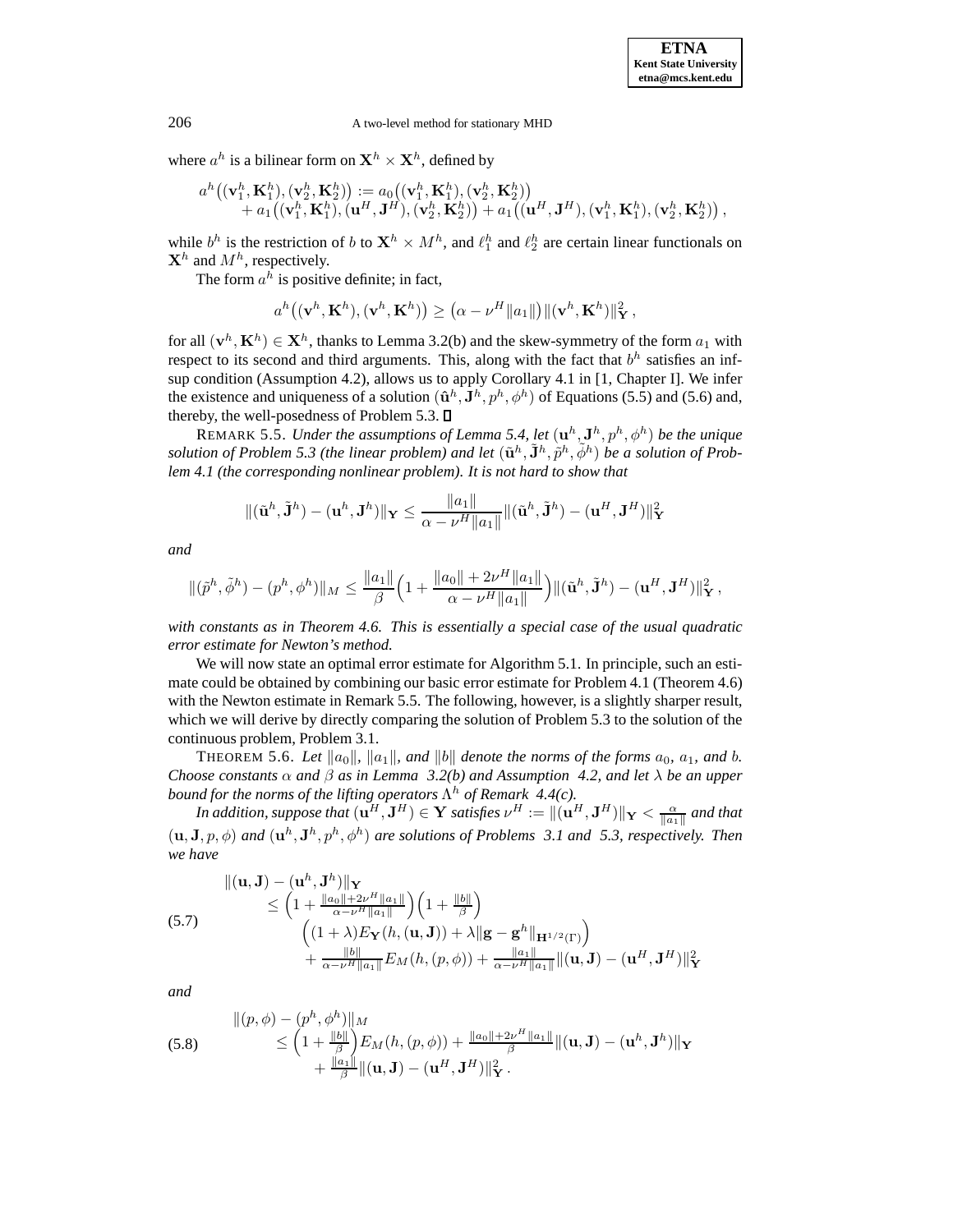Before turning to the proof of Theorem 5.6, we state a simple corollary, discuss the question of optimal scaling of the meshsizes h and  $H$ , and comment on a possible multi-level generalization of Algorithm 5.1.

COROLLARY 5.7. *Suppose that the data* **F***,* **E***,* **g***,* **J**ext*, and* **B**ext *and the discretization parameter H are sufficiently small to guarantee the existence of unique solutions*  $(\mathbf{u}, \mathbf{J}, p, \phi)$ *and*  $(\mathbf{u}^H, \mathbf{J}^H, p^H, \phi^H)$  *of Problems 3.1 and 5.2, respectively, satisfying*  $\|(\mathbf{u}, \mathbf{J})\|_{\mathbf{Y}} < \frac{\alpha}{\|a_1\|}$  $\|u\|_{\mathbf{X}} \leq \frac{\alpha}{\|a_1\|}$  (with  $\alpha$  and  $\|a_1\|$  as in Lemma 3.2), and let  $(\mathbf{u}^h, \mathbf{J}^h, p^h, \phi^h)$ *denote the unique solution of Problem 5.3.*

*Then there exist constants*  $c_1$  *and*  $c_2$ *, independent of* h *and* H, such that

$$
\begin{aligned} \|( {\mathbf{u}},\mathbf{J},p,\phi)-({\mathbf{u}}^h,\mathbf{J}^h,p^h,\phi^h)\|_{{\mathbf{Y}}\times M}\\ \leq c_1\Big(E_{\mathbf{Y}\times M}(h,({\mathbf{u}},\mathbf{J},p,\phi))+\|{\mathbf{g}}-{\mathbf{g}}^h\|_{{\mathbf{H}}^{1/2}(\Gamma)}\Big)\\ &+c_2\Big(E_{\mathbf{Y}\times M}(H,({\mathbf{u}},\mathbf{J},p,\phi))+\|{\mathbf{g}}-{\mathbf{g}}^H\|_{{\mathbf{H}}^{1/2}(\Gamma)}\Big)^2\,. \end{aligned}
$$

Corollary 5.7 implies that with proper scaling of the meshsizes h and H, the two-level method (Algorithm 5.1) yields the same accuracy of approximation as that obtained by solving Problem 4.1 (the full, nonlinear system of equations) on the fine grid. For example, if  $\|\mathbf{g} - \mathbf{g}^h\|_{\mathbf{H}^{1/2}(\Gamma)}$  and the errors of best approximation of **u**, **J**, p, and  $\phi$  by elements of  $\mathbf{Y}_1^h$ ,  $\mathbf{Y}_2^h$ ,  $M_1^h$ , and  $M_2^h$  all behave as powers of h, then the scaling  $h \sim H^2$  (or more generally,  $H^2 \le h \le H$ ) guarantees optimal accuracy of Algorithm 5.1.

In view of Theorem 5.6, it is clear that the algorithm may be applied recursively, with a sequence of meshes satisfying  $h_{l-1}^2 \leq h_l \leq h_{l-1}$ . First the nonlinear problem is solved on the coarsest mesh  $(h_0)$ ; then a sequence of linear problems is solved on finer and finer meshes  $(h_1, h_2, \ldots)$ . Here, the linear problem at level l is the Newton linearization of the nonlinear problem (at that level) about the approximate solution obtained at level  $l - 1$ . Since we can choose  $h_l = h_{l-1}/2$ , our analysis implies in particular the convergence of a traditional, multi-level Newton method, provided that the initial mesh is fine enough.

The scaling  $h_l \sim h_{l-1}^2$  would be optimal in the sense that it minimizes the number of levels and thus, the amount of work required to achieve the prescribed accuracy; but as was noted already in the introduction, with this scaling only a very small number of levels (two or three) is numerically feasible, in view of the formidable size of the problem.

**6. Proof of Theorem 5.6.** Let all assumptions of Theorem 5.6 be satisfied. Being solutions of Problems 3.1 and 5.3, respectively,  $(\mathbf{u}, \mathbf{J}, p, \phi)$  and  $(\mathbf{u}^h, \mathbf{J}^h, p^h, \phi^h)$  satisfy Equations (3.1) and (5.3). Using the same test function  $(\mathbf{v}^h, \mathbf{K}^h)$  in both equations, subtracting one from the other, and rearranging terms, we obtain

(6.1)  
\n
$$
a_0((\mathbf{u}, \mathbf{J}) - (\mathbf{u}^h, \mathbf{J}^h), (\mathbf{v}^h, \mathbf{K}^h)) + a_1((\mathbf{u}, \mathbf{J}) - (\mathbf{u}^h, \mathbf{J}^h), (\mathbf{u}^H, \mathbf{J}^H), (\mathbf{v}^h, \mathbf{K}^h)) + a_1((\mathbf{u}^H, \mathbf{J}^H), (\mathbf{u}, \mathbf{J}) - (\mathbf{u}^h, \mathbf{J}^h), (\mathbf{v}^h, \mathbf{K}^h)) + a_1((\mathbf{u}, \mathbf{J}) - (\mathbf{u}^H, \mathbf{J}^H), (\mathbf{u}, \mathbf{J}) - (\mathbf{u}^H, \mathbf{J}^H), (\mathbf{v}^h, \mathbf{K}^h)) + b((\mathbf{v}^h, \mathbf{K}^h), (p, \phi) - (p^h, \phi^h)) = 0.
$$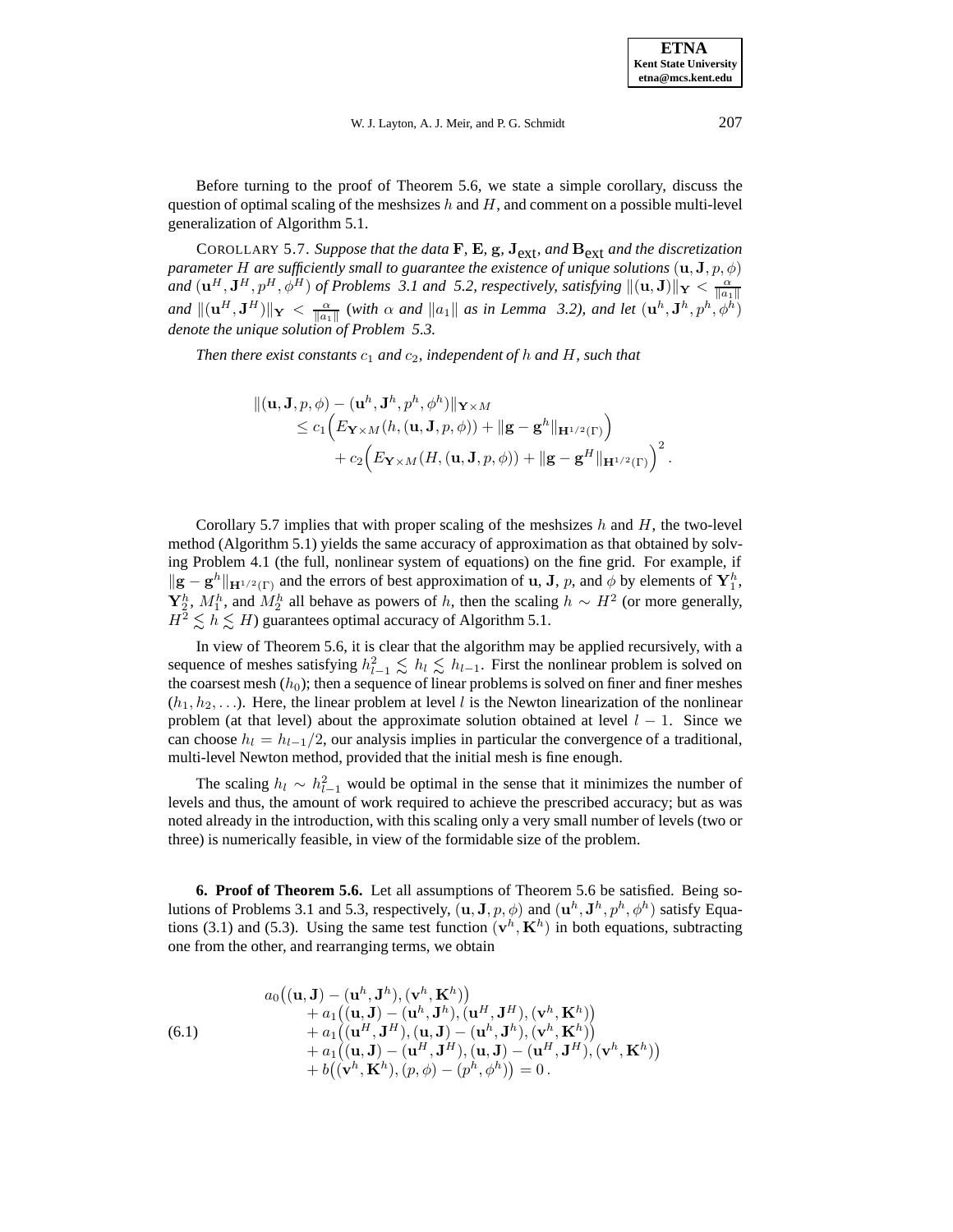Now let  $(\mathbf{w}^h, \mathbf{L}^h) \in \mathbf{Y}^h$ ,  $(r^h, \chi^h) \in M^h$ , and  $(\mathbf{v}^h, \mathbf{K}^h) \in \mathbf{X}^h$ . Then  $a_0((\mathbf{w}^h, \mathbf{L}^h) - (\mathbf{u}^h, \mathbf{J}^h), (\mathbf{v}^h, \mathbf{K}^h))$ 

(6.2)  
\n
$$
+ a_1((\mathbf{w}^h, \mathbf{L}^h) - (\mathbf{u}^h, \mathbf{J}^h), (\mathbf{u}^H, \mathbf{J}^H), (\mathbf{v}^h, \mathbf{K}^h))
$$
\n
$$
+ a_1((\mathbf{u}^H, \mathbf{J}^H), (\mathbf{w}^h, \mathbf{L}^h) - (\mathbf{u}^h, \mathbf{J}^h), (\mathbf{v}^h, \mathbf{K}^h))
$$
\n
$$
+ a_1((\mathbf{u}, \mathbf{J}) - (\mathbf{u}^H, \mathbf{J}^H), (\mathbf{u}, \mathbf{J}) - (\mathbf{u}^H, \mathbf{J}^H), (\mathbf{v}^h, \mathbf{K}^h))
$$
\n
$$
+ b((\mathbf{v}^h, \mathbf{K}^h), (r^h, \chi^h) - (p^h, \phi^h))
$$
\n
$$
= a_0((\mathbf{w}^h, \mathbf{L}^h) - (\mathbf{u}, \mathbf{J}), (\mathbf{v}^h, \mathbf{K}^h))
$$
\n
$$
+ a_1((\mathbf{w}^h, \mathbf{L}^h) - (\mathbf{u}, \mathbf{J}), (\mathbf{u}^H, \mathbf{J}^H), (\mathbf{v}^h, \mathbf{K}^h))
$$
\n
$$
+ a_1((\mathbf{u}^H, \mathbf{J}^H), (\mathbf{w}^h, \mathbf{L}^h) - (\mathbf{u}, \mathbf{J}), (\mathbf{v}^h, \mathbf{K}^h))
$$
\n
$$
+ b((\mathbf{v}^h, \mathbf{K}^h), (r^h, \chi^h) - (p, \phi)).
$$

(Note that the difference between the left-hand and right-hand sides of (6.2) equals the lefthand side of (6.1).)

Now suppose that  $(\mathbf{w}^h, \mathbf{L}^h) \in \mathbf{Y}^h$  satisfies  $\mathbf{w}^h|_{\Gamma} = \mathbf{g}^h$  and

$$
b((\mathbf{w}^h, \mathbf{L}^h), (q^h, \psi^h)) = \int_{\Gamma} j \, \psi^h \qquad \forall (q^h, \psi^h) \in M^h.
$$

Then,  $(\mathbf{w}^h, \mathbf{L}^h) - (\mathbf{u}^h, \mathbf{J}^h) \in \mathbf{X}^h$  and

$$
b((\mathbf{w}^h, \mathbf{L}^h) - (\mathbf{u}^h, \mathbf{J}^h), (q^h, \psi^h)) = 0 \qquad \forall (q^h, \psi^h) \in M^h.
$$

Setting  $(\mathbf{v}^h, \mathbf{K}^h) = (\mathbf{w}^h, \mathbf{L}^h) - (\mathbf{u}^h, \mathbf{J}^h)$  in (6.2) and recalling the skew-symmetry of the form  $a_1$  with respect to its second and third arguments, we obtain

$$
a_0((\mathbf{w}^h, \mathbf{L}^h) - (\mathbf{u}^h, \mathbf{J}^h), (\mathbf{w}^h, \mathbf{L}^h) - (\mathbf{u}^h, \mathbf{J}^h)) + a_1((\mathbf{w}^h, \mathbf{L}^h) - (\mathbf{u}^h, \mathbf{J}^h), (\mathbf{u}^H, \mathbf{J}^H), (\mathbf{w}^h, \mathbf{L}^h) - (\mathbf{u}^h, \mathbf{J}^h)) = a_0((\mathbf{w}^h, \mathbf{L}^h) - (\mathbf{u}, \mathbf{J}), (\mathbf{w}^h, \mathbf{L}^h) - (\mathbf{u}^h, \mathbf{J}^h)) + a_1((\mathbf{w}^h, \mathbf{L}^h) - (\mathbf{u}, \mathbf{J}), (\mathbf{u}^H, \mathbf{J}^H), (\mathbf{w}^h, \mathbf{L}^h) - (\mathbf{u}^h, \mathbf{J}^h)) + a_1((\mathbf{u}^H, \mathbf{J}^H), (\mathbf{w}^h, \mathbf{L}^h) - (\mathbf{u}, \mathbf{J}), (\mathbf{w}^h, \mathbf{L}^h) - (\mathbf{u}^h, \mathbf{J}^h)) + b((\mathbf{w}^h, \mathbf{L}^h) - (\mathbf{u}^h, \mathbf{J}^h), (r^h, \chi^h) - (p, \phi)) - a_1((\mathbf{u}, \mathbf{J}) - (\mathbf{u}^H, \mathbf{J}^H), (\mathbf{u}, \mathbf{J}) - (\mathbf{u}^H, \mathbf{J}^H), (\mathbf{w}^h, \mathbf{L}^h) - (\mathbf{u}^h, \mathbf{J}^h)),
$$

where  $(r^h, \chi^h) \in M^h$  is arbitrary. The left-hand side of (6.3) is bounded from below by

$$
\left(\alpha-\nu^H\|a_1\|\right)\|(\mathbf{w}^h,\mathbf{L}^h)-(\mathbf{u}^h,\mathbf{J}^h)\|_{\mathbf{Y}}^2\,,
$$

while the right-hand side of (6.3) is bounded from above by

$$
\begin{aligned}\n\left( \left( \left\| a_0 \right\| + 2\nu^H \left\| a_1 \right\| \right) \left\| (\mathbf{w}^h, \mathbf{L}^h) - (\mathbf{u}, \mathbf{J}) \right\| \mathbf{y} + \left\| b \right\| \left\| (r^h, \chi^h) - (p, \phi) \right\| M \\
&+ \left\| a_1 \right\| \left\| (\mathbf{u}, \mathbf{J}) - (\mathbf{u}^H, \mathbf{J}^H) \right\|_{\mathbf{Y}}^2 \right) \left\| (\mathbf{w}^h, \mathbf{L}^h) - (\mathbf{u}^h, \mathbf{J}^h) \right\| \mathbf{y} .\n\end{aligned}
$$

It follows that

$$
\begin{aligned} \Vert (\mathbf{u},\mathbf{J}) - (\mathbf{u}^h,\mathbf{J}^h) \Vert_{\mathbf{Y}} &\leq \Vert (\mathbf{u},\mathbf{J}) - (\mathbf{w}^h,\mathbf{L}^h) \Vert_{\mathbf{Y}} + \Vert (\mathbf{w}^h,\mathbf{L}^h) - (\mathbf{u}^h,\mathbf{J}^h) \Vert_{\mathbf{Y}} \\ &\leq \left( 1 + \frac{\Vert a_0 \Vert + 2\nu^H \Vert a_1 \Vert}{\alpha - \nu^H \Vert a_1 \Vert} \right) \Vert (\mathbf{w}^h,\mathbf{L}^h) - (\mathbf{u},\mathbf{J}) \Vert_{\mathbf{Y}} \\ &+ \frac{\Vert b \Vert}{\alpha - \nu^H \Vert a_1 \Vert} \Vert (r^h,\chi^h) - (p,\phi) \Vert_M \\ &+ \frac{\Vert a_1 \Vert}{\alpha - \nu^H \Vert a_1 \Vert} \Vert (\mathbf{u},\mathbf{J}) - (\mathbf{u}^H,\mathbf{J}^H) \Vert_{\mathbf{Y}}^2 \, . \end{aligned}
$$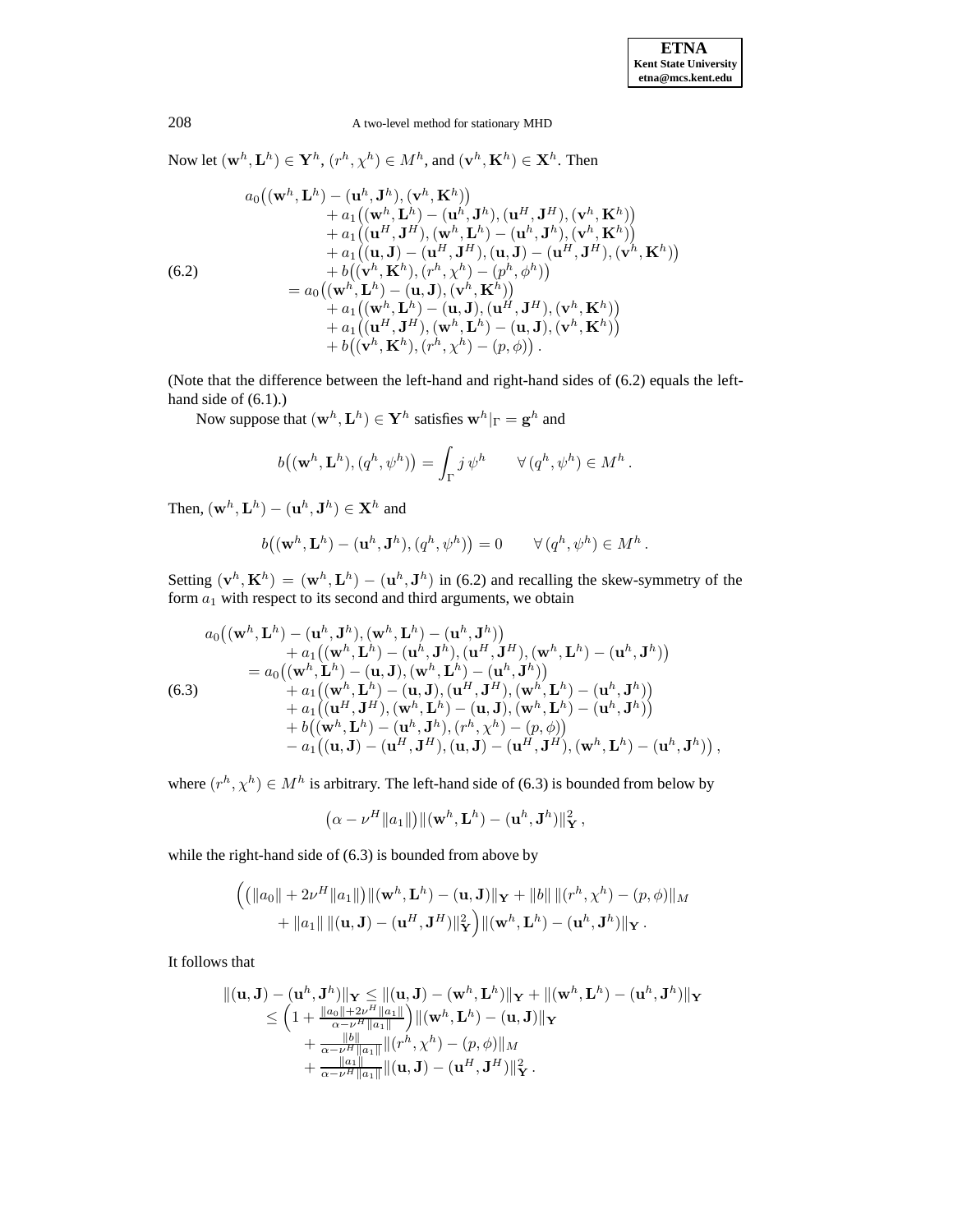## W. J. Layton, A. J. Meir, and P. G. Schmidt 209

Taking infima with respect to  $(\mathbf{w}^h,\mathbf{L}^h)$  and  $(r^h,\chi^h),$  we get

(6.4) 
$$
\begin{aligned} \n\|(\mathbf{u},\mathbf{J}) - (\mathbf{u}^h,\mathbf{J}^h)\|_{\mathbf{Y}} &\leq \left(1 + \frac{\|a_0\| + 2\nu^H \|a_1\|}{\alpha - \nu^H \|a_1\|}\right) E_{\mathbf{Y}}^*(h,(\mathbf{u},\mathbf{J})) \\ \n&\quad + \frac{\|b\|}{\alpha - \nu^H \|a_1\|} E_M(h,(p,\phi)) + \frac{\|a_1\|}{\alpha - \nu^H \|a_1\|} \|(\mathbf{u},\mathbf{J}) - (\mathbf{u}^H,\mathbf{J}^H)\|_{\mathbf{Y}}^2 \, ,\n\end{aligned}
$$

where

$$
E^*_{\mathbf{Y}}(h,(\mathbf{u},\mathbf{J})):=\inf_{\substack{(\mathbf{w}^h,\mathbf{L}^h)\in \mathbf{Y}^h,\ \mathbf{w}^h\mid_{\Gamma}=\mathbf{g}^h \\ b((\mathbf{w}^h,\mathbf{L}^h),(q^h,\psi^h))=\int_{\Gamma}j\ \psi^h\ \forall\ (q^h,\psi^h)\in M^h}}\|(\mathbf{w}^h,\mathbf{L}^h)-( \mathbf{u},\mathbf{J})\|_{\mathbf{Y}}\,.
$$

It was shown in [8] (see Steps 2 and 3 of the proof of Theorem 3.8, loc. cit.) that

$$
E_{\mathbf{Y}}^*(h,(\mathbf{u},\mathbf{J})) \leq \left(1 + \frac{\|b\|}{\beta}\right) \left( (1+\lambda) E_{\mathbf{Y}}(h,(\mathbf{u},\mathbf{J})) + \lambda \|\mathbf{g} - \mathbf{g}^h\|_{\mathbf{H}^{1/2}(\Gamma)}\right).
$$

Substituting this into (6.4), we arrive at the desired estimate (5.7). Now let  $(r^h, \chi^h) \in M^h$  and  $(\mathbf{v}^h, \mathbf{K}^h) \in \mathbf{X}^h$ . Recalling (6.1), we obtain

$$
b((\mathbf{v}^h, \mathbf{K}^h), (r^h, \chi^h) - (p^h, \phi^h))
$$
  
\n
$$
= b((\mathbf{v}^h, \mathbf{K}^h), (r^h, \chi^h) - (p, \phi)) + b((\mathbf{v}^h, \mathbf{K}^h), (p, \phi) - (p^h, \phi^h))
$$
  
\n
$$
= b((\mathbf{v}^h, \mathbf{K}^h), (r^h, \chi^h) - (p, \phi))
$$
  
\n
$$
- a_0((\mathbf{u}, \mathbf{J}) - (\mathbf{u}^h, \mathbf{J}^h), (\mathbf{v}^h, \mathbf{K}^h))
$$
  
\n
$$
- a_1((\mathbf{u}, \mathbf{J}) - (\mathbf{u}^h, \mathbf{J}^h), (\mathbf{u}^H, \mathbf{J}^H), (\mathbf{v}^h, \mathbf{K}^h))
$$
  
\n
$$
- a_1((\mathbf{u}^H, \mathbf{J}^H), (\mathbf{u}, \mathbf{J}) - (\mathbf{u}^h, \mathbf{J}^h), (\mathbf{v}^h, \mathbf{K}^h))
$$
  
\n
$$
- a_1((\mathbf{u}, \mathbf{J}) - (\mathbf{u}^H, \mathbf{J}^H), (\mathbf{u}, \mathbf{J}) - (\mathbf{u}^H, \mathbf{J}^H), (\mathbf{v}^h, \mathbf{K}^h))
$$
  
\n
$$
\leq (||b|| ||(r^h, \chi^h) - (p, \phi)||_M
$$
  
\n
$$
+ (||a_0|| + 2\nu^H ||a_1||) ||(\mathbf{u}, \mathbf{J}) - (\mathbf{u}^h, \mathbf{J}^h) ||_{\mathbf{Y}} + ||a_1|| ||(\mathbf{u}, \mathbf{J}) - (\mathbf{u}^H, \mathbf{K}^h) ||_{\mathbf{Y}}.
$$

It follows that

(6.5) 
$$
\sup_{\mathbf{w} \in \mathcal{X}^h} \sum_{j=1}^{\mathbf{w} \in \mathcal{X}^h} \frac{b((\mathbf{w}^h, \mathbf{X}^h), (r^h, \mathbf{x}^h) - (p^h, \phi^h))}{\|\mathbf{w}^h, \mathbf{K}^h\|\|_{\mathbf{W}} + (||a_0|| + 2\nu^H ||a_1||) ||(\mathbf{u}, \mathbf{J}) - (\mathbf{u}^h, \mathbf{J}^h)\|_{\mathbf{Y}} + ||a_1|| ||(\mathbf{u}, \mathbf{J}) - (\mathbf{u}^H, \mathbf{J}^H)||_{\mathbf{Y}}^2.
$$

By virtue of Assumption 4.2, the left-hand side of (6.5) is bounded from below by  $\beta || (r^h, \chi^h) - (p^h, \phi^h) ||_M$ , and we conclude that

$$
\| (p, \phi) - (p^h, \phi^h) \|_M \le \| (p, \phi) - (r^h, \chi^h) \|_M + \| (r^h, \chi^h) - (p^h, \phi^h) \|_M
$$
  

$$
\le \left( 1 + \frac{\|\mathbf{b}\|}{\beta} \right) \| (r^h, \chi^h) - (p, \phi) \|_M + \frac{\|\mathbf{a}_0\| + 2\nu^H \|\mathbf{a}_1\|}{\beta} \| (\mathbf{u}, \mathbf{J}) - (\mathbf{u}^h, \mathbf{J}^h) \|_{\mathbf{Y}} + \frac{\|\mathbf{a}_1\|}{\beta} \| (\mathbf{u}, \mathbf{J}) - (\mathbf{u}^H, \mathbf{J}^H) \|_{\mathbf{Y}}^2.
$$

The desired estimate (5.8) follows by taking the infimum with respect to  $(r^h, \chi^h)$ .

**7. Concluding Remarks.** We described and analyzed a two-level finite-element discretization method for the stationary MHD equations in three space dimensions, under physically realistic boundary and interface conditions. The algorithm involves solving one small, nonlinear problem on a coarse mesh and one large, linear problem on a much finer mesh. We established the well-posedness of the algorithm under a small-data assumption and proved